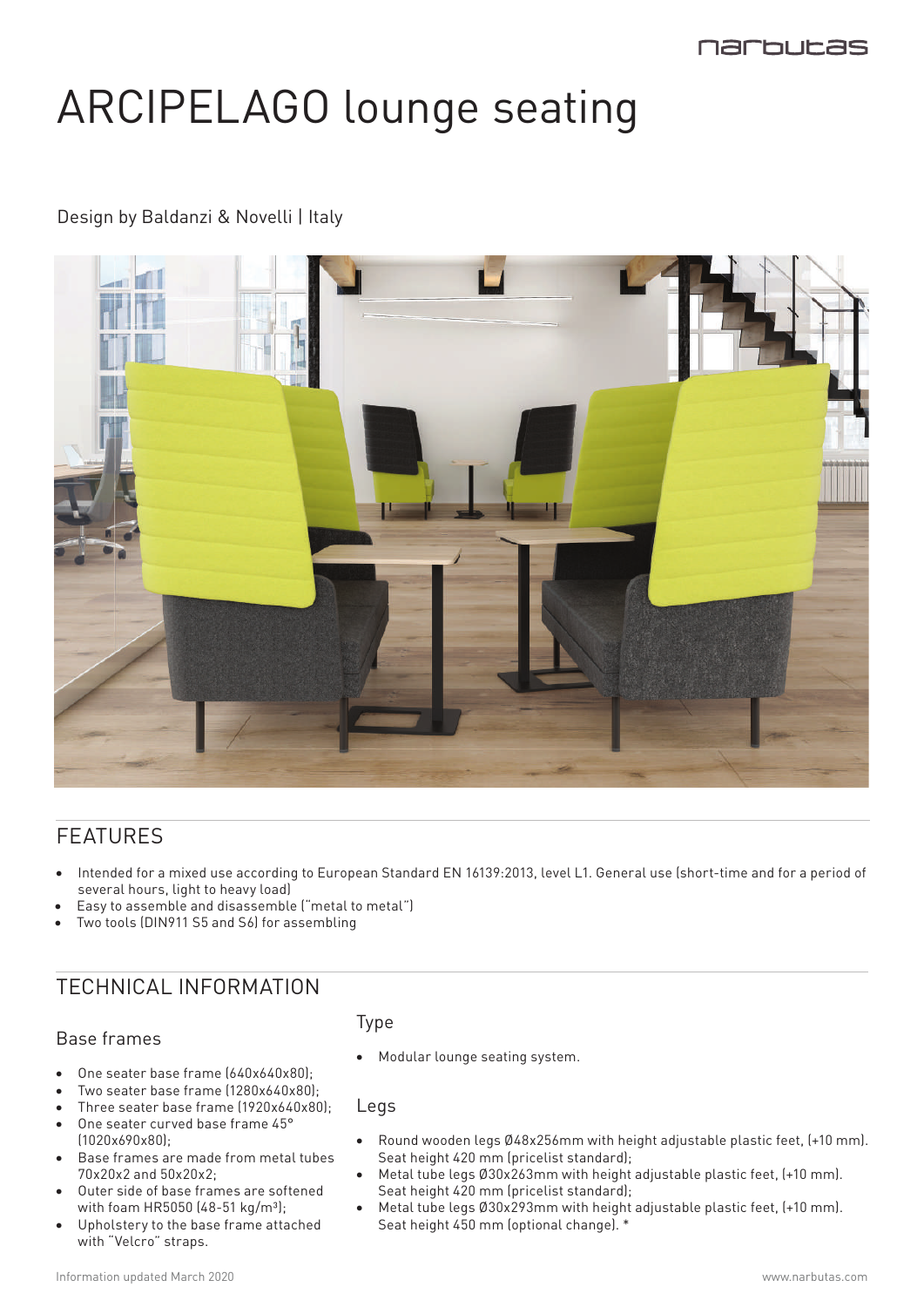

#### Connecting brackets

- Armrest and backrest connecting brackets made of metal sheet (8 mm);
- Base frames connecting brackets ("U" . shape) made of metal sheet (8 mm)
- Metal brackets for table connection ("L" shape) made of metal sheet (8 mm);
- High back sides connecting brackets made from plastic (PA66+15GF).

#### Seat cushion

- One seater square seat cushion (650x650x130);
- One seater curved seat cushion 45° (1030x710x130);
- Made from PU foam  $(65-70 \text{ kg/m}^3)$ ;
- Upholstered with fabric:
- Sewed with soft round "Velcro" pads on the bottom;
- Seat cushions placed on MFC board, stuck with hard "Velcro" pads.

#### Back cushion

- One seater straight back cushion (650x420x200);
- One seater curved 45° seat cushion (1070x420x200);
- Made from PU foam (50 kg/m<sup>3</sup>);
- Upholstered with fabric;
- Back side sewed with soft "Velcro" strap.

## GUARANTEE

3 years, except for electric part (2 year)

## RANGE

#### Completed combinations



#### Side armrests and backrests

- Internal metal frame molded with PU foam  $(70 \text{ kg/m}^3)$ ;
- Upholstered with fabric;
- Backrests with hard Velcro strap in front to bind with back cushion.

#### High back sides

- Internal metal frame molded with PU foam  $(100 \text{ kg/m}^3)$ ;
- Upholstered with fabric;
- Connected with zippers on the sides.

#### Armrest with power socket or USB charger

- Internal frame made of 15 mm chipboard;
- Covered with foam (VB3842 (36-39 kg/ m<sup>3</sup>); VB2240 (20-23 kg/m<sup>3</sup>));
- Upholstered with fabric;
- 1 AC power socket 100 230 V or USB fast charger (USB Type A+C, max 5,6A) (EU, UK, FR, US, CH), cable length - 3 m;
- Bottom base for positioning between seat cushions from metal sheet  $[3 \text{ mm}]$

#### Integrated tables

- Frame made of 18 mm MFC (melamine) with 1 mm ABS edging (640x640x200);
- Height (above the ground)  $-420$  mm (the same as the seat cushion);
- • 1 AC power socket 100 230 V or USB fast charger (USB Type A+C, max 5,6A) (EU, UK, FR, US, CH), cable lenght - 3 m; (integrated table with double power socket or USB fast charger).

#### Mobile table

- Table top 16 mm MFC (500x400) with 1 mm ABS edging;
- Under the table top  $8$  mm metal plate;
- Vertical column tube (40x40x2) from powder coated metal;
- 8 mm metal base with 4 adhesive felt glides.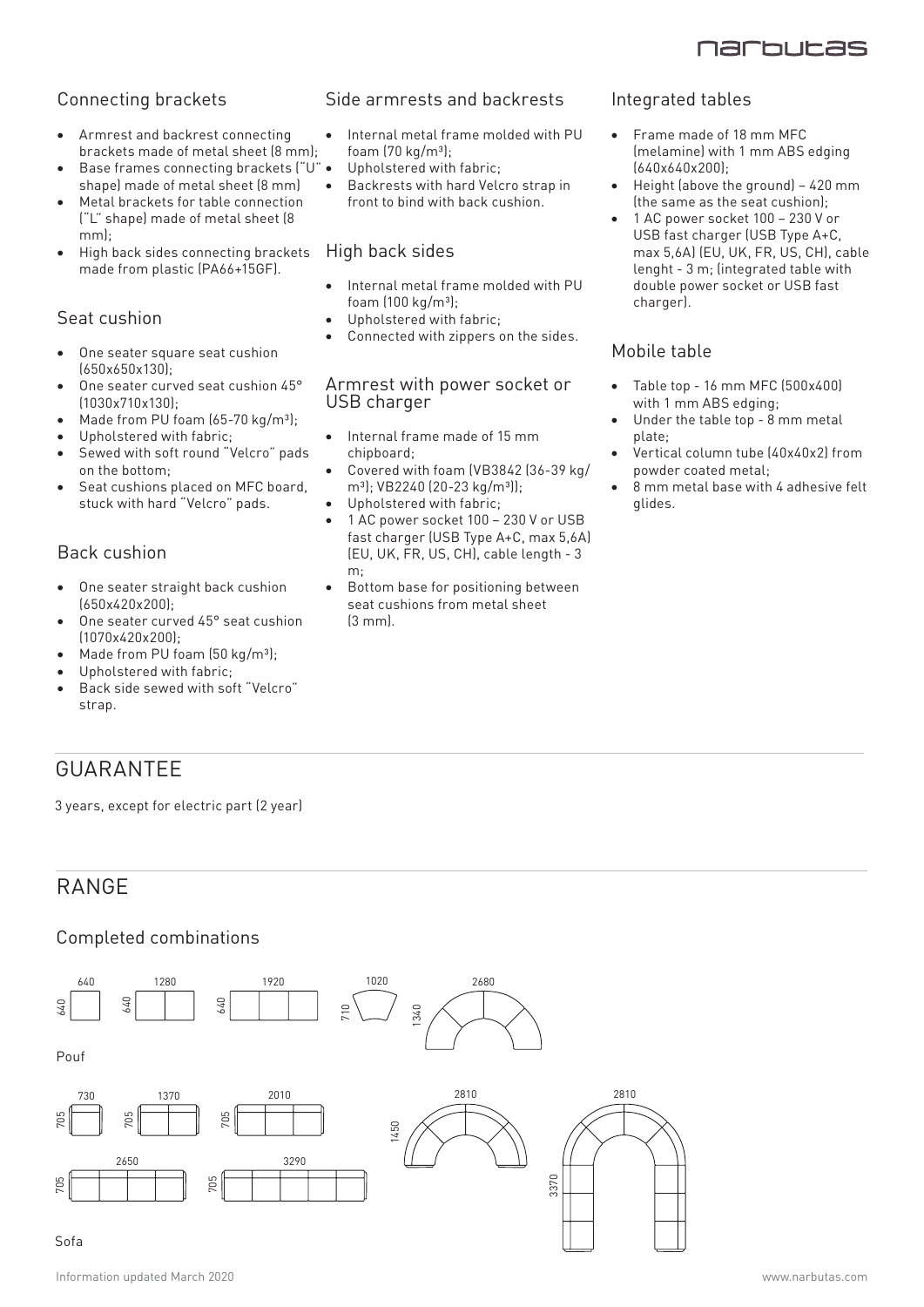## **Narbutas**



## Segments for combinations



### Accessories



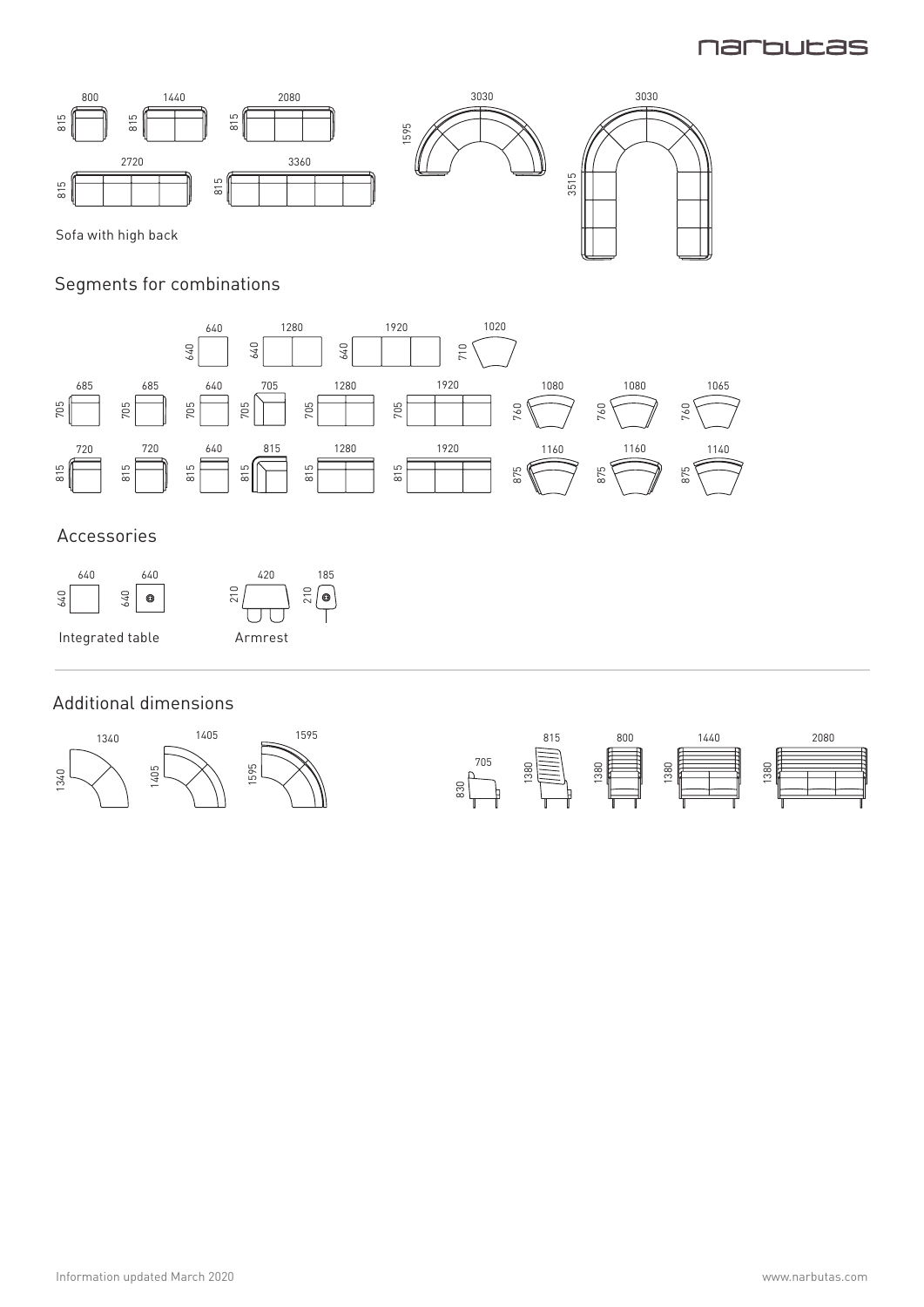

#### Must be ordered to complete the combination

Connecting brackets (2 pcs.). Must be ordered for each connection of two seaters in modular system combination.



Set of legs (2 pcs.). One set must be ordered for modular system combination. \* **Optional** 



Integrated table with power socket or USB fast charger



Armrest with power socket or USB fast charger



MOBI or other coffee tables

\*If demanded seat height is 450 mm product must be ordered via customer support service, only metal legs available (G3E011M (4 pcs.), G3E012M (2 pcs.)).

## ADDITIONAL INFORMATION

#### For combinations of poufs and **low back seater segments**:

• There are separate low back seater segments for the left side, right side, 90° corner and the centre. Poufs are universal and can be put on either side or in the middle. The middle stated right sided central 90° corner universal











90° corner





- 
- Poufs and low back seaters can be combined in any order. Combination can be ended or interrupted with a pouf.



Tables SHD060, SHD062, SHD063 can be mounted only between two seaters, not at the end of the combination. When ordering tables SHD060, SHD062, SHD063, an additional set of legs must be ordered for each table.



Two or more tables cannot be connected. There must be a seater segment between the tables.

#### For combinations made of **high back seater segments**:

There are separate high back seater segments for left side, right side, 90° corner and the centre.







left sided right sided 90° corner central